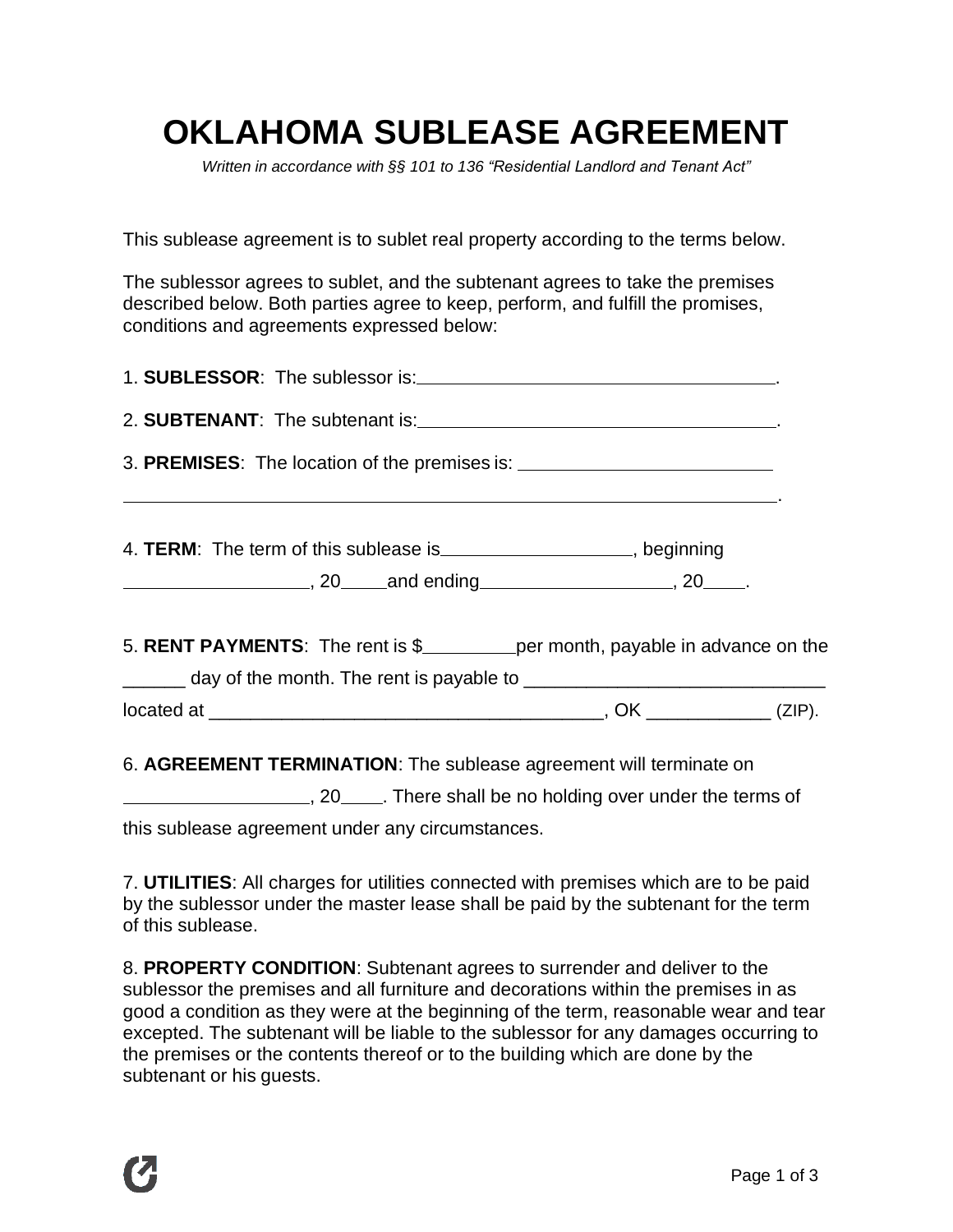9. **DEPOSIT**: Subtenant agrees to pay sublessor a deposit of \$ cover damages beyond normal wear and tear, unpaid rent, and unpaid utilities. Sublessor agrees that if the premises and contents thereof are returned to him/her in the same condition as when received by the subtenant, reasonable wear and tear thereof excepted, and if there is no unpaid rent or unpaid utility bills owed by the subtenant, he/she will refund to the subtenant \$\_\_\_\_\_\_\_\_\_ at the end of the term, or within 30 days thereafter. Any reason for retaining a portion of the deposit shall be explained in writing within 30 days to the subtenants.

10. **INVENTORY FORM**: At the time of the taking possession of the premises by the subtenant, the sublessor will provide the subtenant with an inventory form within \_\_\_\_\_\_\_\_\_ days of taking possession.

11. **ORIGINAL LEASE**: The sublease agreement incorporates and is subject to the original lease agreement between the sublessor and his lessor, a copy of which is attached hereto, and which is hereby referred to and incorporated as if it were set out here at length. The subtenant agrees to assume all of the obligations and responsibilities of the sublessor under the original lease for the duration of the sublease agreement.

\_\_\_\_\_\_\_\_\_\_\_\_\_\_\_\_\_\_\_\_\_\_\_\_\_\_\_\_\_\_\_\_\_\_\_\_\_\_\_\_\_\_\_\_\_\_\_\_\_\_\_\_\_\_\_\_\_\_\_\_\_\_\_\_\_\_ \_\_\_\_\_\_\_\_\_\_\_\_\_\_\_\_\_\_\_\_\_\_\_\_\_\_\_\_\_\_\_\_\_\_\_\_\_\_\_\_\_\_\_\_\_\_\_\_\_\_\_\_\_\_\_\_\_\_\_\_\_\_\_\_\_\_

## 12. **OTHER TERMS AND CONDITIONS**: \_\_\_\_\_\_\_\_\_\_\_\_\_\_\_\_\_\_\_\_\_\_\_\_\_\_\_\_\_\_\_\_\_\_\_

13. **SOLE AGREEMENT**: The parties hereby agree that this document contains the entire agreement between the parties and this Agreement shall not be modified, changed, altered or amended in any way except through a written amendment signed by all of the parties hereto. (Any oral representations made at the time of executing this lease are not legally valid, and therefore, are not binding upon either party).

14. **GOVERNING LAW**. This Agreement shall be governed, construed and interpreted by, through and under the Laws of Oklahoma.

15. **CONSTRUCTION**: The words "sublessor" and "subtenant" as used herein include the plural as well as the singular. The pronouns used herein shall include, where appropriate, either gender or both, singular and plural.

16. **PARENTAL/GUARDIAN GUARANTEE**: If the subtenant is under 18 years of age, then his/her legal guardian or parent guarantees and agrees to perform all of the terms, covenants and conditions of this sublease by affixing his signature.

17. **ACKNOWLEDGEMENT OF COPY RECEIVED**: Each party signing this sublease acknowledges receipt of a copy thereof.

18. **LANDLORD APPROVAL**: This sublease is not binding upon either party unless approved by the landlord as provided below, provided such approval is